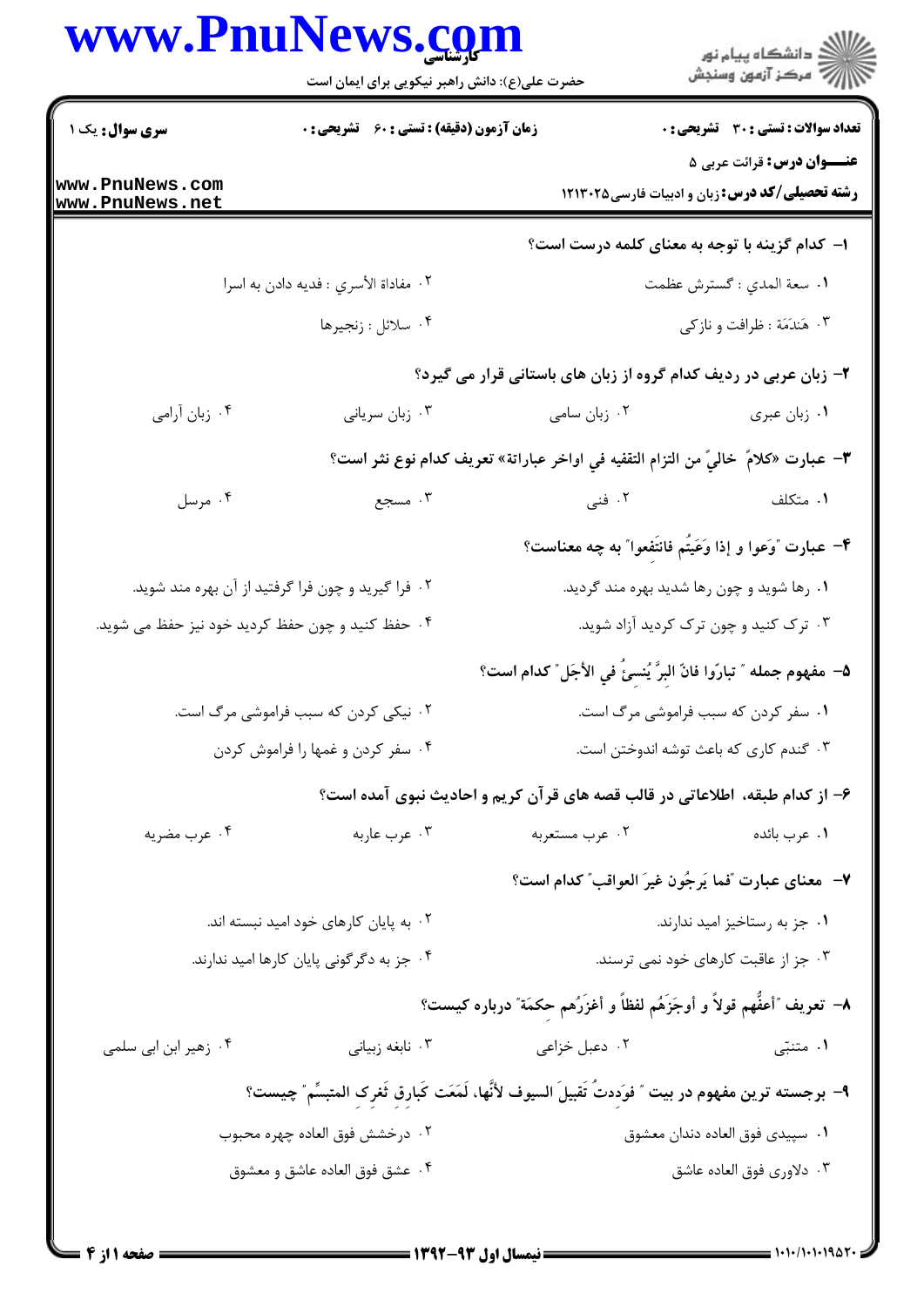## www.PnuNews.com

| زمان آزمون (دقیقه) : تستی : 60 ٪ تشریحی : 0 |                                                                                                                                                                                                                                                                                                                                                                                                                          |
|---------------------------------------------|--------------------------------------------------------------------------------------------------------------------------------------------------------------------------------------------------------------------------------------------------------------------------------------------------------------------------------------------------------------------------------------------------------------------------|
|                                             | <b>تعداد سوالات : تستی : 30 ٪ تشریحی : 0</b>                                                                                                                                                                                                                                                                                                                                                                             |
|                                             | <b>عنـــوان درس:</b> قرائت عربی ۵<br><b>رشته تحصیلی/کد درس:</b> زبان و ادبیات فارسی۱۲۱۳۰۲۵                                                                                                                                                                                                                                                                                                                               |
|                                             | ∙ا− معنی عبارت ″یَقٌتنَ جیادَنا″ کدام است؟                                                                                                                                                                                                                                                                                                                                                                               |
|                                             | ۰۱ لشکریان ما را باز می دارند.                                                                                                                                                                                                                                                                                                                                                                                           |
|                                             | ۰۳ تدارکات ما را بر عهده دارند.                                                                                                                                                                                                                                                                                                                                                                                          |
|                                             | 11– كدام گزينه با گزينه هاي ديگر متفاوت است؟                                                                                                                                                                                                                                                                                                                                                                             |
| ۰۳ آلم                                      | ٢. مَضاضَه<br>۰۱ مُسَهَّد                                                                                                                                                                                                                                                                                                                                                                                                |
|                                             | ۱۲- چهار شاعر بزرگ در جاهلیت عبارتند از:                                                                                                                                                                                                                                                                                                                                                                                 |
|                                             | ۰۱ زهیر، متنبّی، نابغه، عنتره                                                                                                                                                                                                                                                                                                                                                                                            |
|                                             | ۰۳ نابغه، متنبّى، زهير، دعبل                                                                                                                                                                                                                                                                                                                                                                                             |
|                                             | ١٣- مفهوم عبارت "اذا أصلَحَت كفَّاىَ عادَ فأفسَدا" كدام است؟                                                                                                                                                                                                                                                                                                                                                             |
|                                             | ۰۱ توانگری و سپس تبهکار شدن                                                                                                                                                                                                                                                                                                                                                                                              |
|                                             | ۰۳ به نابینایی خشنود نبودن                                                                                                                                                                                                                                                                                                                                                                                               |
|                                             | ۱۴– کدام گزینه درست است؟                                                                                                                                                                                                                                                                                                                                                                                                 |
|                                             | ١. رهائن من أبنائهم: گنجينه اي از فرزندانشان                                                                                                                                                                                                                                                                                                                                                                             |
|                                             | ۰۳ سَرَّحَ الملكُ ركباً : پادشاه كارواني را پذيرفت                                                                                                                                                                                                                                                                                                                                                                       |
|                                             | 1۵– مفهوم "و مُغَذمرٌ لحقوقها هَضَّامَها " در کدام گزینه آمده است؟                                                                                                                                                                                                                                                                                                                                                       |
|                                             | ۰۱ عدم سکوت در برابر دشمنان                                                                                                                                                                                                                                                                                                                                                                                              |
|                                             | ۰۳ نادیده گرفتن حقوق دیگران                                                                                                                                                                                                                                                                                                                                                                                              |
|                                             | ۱۶- معنای کدام گزینه درست است؟                                                                                                                                                                                                                                                                                                                                                                                           |
|                                             | ٠١. المُجيدين : نغز گويان                                                                                                                                                                                                                                                                                                                                                                                                |
|                                             | ۰۳ لامّ : سرزنشگر                                                                                                                                                                                                                                                                                                                                                                                                        |
|                                             | ١٧- مفهوم "صانَها من كلّ ما يَذوي غَضارَتَها" به كدام گزينه نزديكتر است؟                                                                                                                                                                                                                                                                                                                                                 |
| ۰۳ حفظ شادابی                               | ٢. حفظ استقلال<br>۰۱ صیانت از نابودی                                                                                                                                                                                                                                                                                                                                                                                     |
|                                             | ۲. به اسبان ما غذا می دهند.<br>۰۴ سپاهیان ما را آماده می سازند.<br>٢. امرءالقيس، نابغه، زهير، اعشى<br>۰۴ نابغه، متنبّى، زهير، اعشى<br>۰۲ پس از نیکوکاری به تبهکاری روی آوردن<br>۰۴ ناپایداری محبت روزگار<br>٠٢ فأُ جلَوهم: أنها را تازيانه زدند<br>۴. التأهُّب للارتحال: أمادگي براي كوچ<br>۰۲ خشمگین شدن از نابرابری<br>۰۴ جنگیدن با غاصبان حق دیگران<br>۰۲ مصاهره : خویشاوندی نسبی<br>۰۴ ظهور اللحن : خطا در اداي كلام |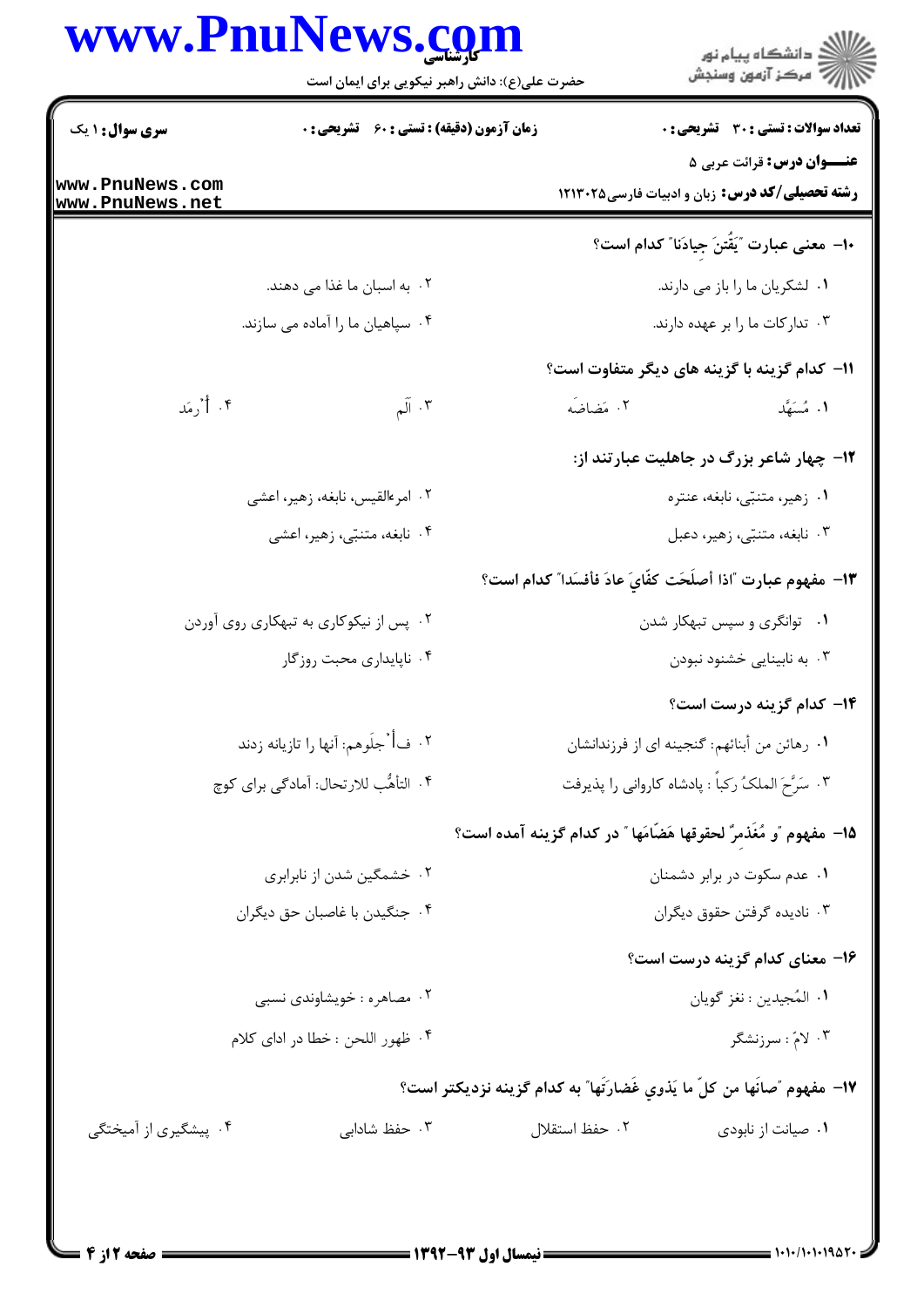## WWW PnuNaws com

| WWW.FII                                 | حضرت علی(ع): دانش راهبر نیکویی برای ایمان است      | ڏ دانشڪاه پيام نور<br>7- مرڪز آزمون وسنڊش                                                         |
|-----------------------------------------|----------------------------------------------------|---------------------------------------------------------------------------------------------------|
| <b>سری سوال : ۱ یک</b>                  | <b>زمان آزمون (دقیقه) : تستی : 60 ٪ تشریحی : 0</b> | <b>تعداد سوالات : تستی : 30 ٪ تشریحی : 0</b>                                                      |
| www.PnuNews.com<br>www.PnuNews.net      |                                                    | <b>عنـــوان درس:</b> قرائت عربي ۵<br><b>رشته تحصیلی/کد درس:</b> زبان و ادبیات فارسی۱۲۱۳۰۲۵        |
|                                         |                                                    | 18- "المنافره" در " المنافره بالشعر" به چه معناست؟                                                |
|                                         | ۰۲ یکدیگر را به داوری خواستن                       | ۰۱ از یکدیگر گریزان                                                                               |
|                                         | ۰۴ از یکدیگر نفرت داشتن                            | ۰۳ اسم محلی است                                                                                   |
|                                         |                                                    | 1۹− معنى ″لا تُخَلِّفوا كلّاً يكون عليكم″ به كدام گزينه نزديكتراست؟                               |
|                                         | ۰۲ برخود نکنید هیچ خطایی که بمانید                 | ۰۱ چیزی نگذاری که نمی آیی باز                                                                     |
|                                         | ۰۴ از خود چیزی منهید که همه آنها به ضرر شماست      | ۰۳ به سستی درافتید از اختلاف                                                                      |
|                                         |                                                    | +۲- از نظر صرفی گزینهٔ متفاوت را مشخص کنید:                                                       |
| ۰۴ دعاة                                 | ۰۳ ولاة                                            | ۰۲ رواة<br>١. صلاة                                                                                |
|                                         |                                                    | ٣١-  مفهوم بيت ″ولولا كثرةُ الباكينَ حولي، علي اخوانهم لَقَتَلتُ نفسي″ به كدام گزينه نزديكتر است؟ |
|                                         | ۰۲ اظهار خودکشی برای کسب شهرت                      | ۰۱ کشتن خود به صورت مشروط                                                                         |
|                                         | ۰۴ دعوت از سوگواران برای کشتن خود                  | ۰۳ زشت دانستنِ گریستن بر کشته                                                                     |
|                                         |                                                    | <b>۲۲</b> - تواناترین شاعر «مخضرم» که مدح و ذمّ فراوان او بر پایه آزمندی و فرومایگی اش بود:       |
| ۰۴ عنتره                                | ۰۳ جرير                                            | ۰۲ حطيئه<br>۰۱ فرزدق                                                                              |
|                                         |                                                    | <b>۲۳</b> – مصراع "والبيتُ يَعرفُه و الحلَّ و الحَرَمٌ" از کيست و درباره چه کسی است؟              |
|                                         | ٠٢ دعبل خزاعي،حسين بن علي(ع)                       | ٠١ حسان بن ثابت، على بن حسين(ع)                                                                   |
|                                         | ۰۴ فرزدق،علی بن حسین(ع)                            | ۰۳ فرزدق،حسین بن علی(ع)                                                                           |
|                                         |                                                    | ۲۴- معنای کدام گزینه درست است؟                                                                    |
|                                         | ۰۲ میرة : توشه                                     | ١. وَطَأَة : ريگزار                                                                               |
|                                         | ۰۴ مهاجاة : نجواي شبانه                            | ۰۳ جزاله : نازكى                                                                                  |
|                                         |                                                    | <b>۳۵</b> - کدام گزینه به معنای «هجوم و حمله» است؟                                                |
| ۰۴ السوقه                               | ۰۳ عصد                                             | ۰۲ الصول<br>۰۱ تحريض                                                                              |
|                                         |                                                    | ٢۶– مفهوم مصراع "و ما خيرُ كفٍّ أمسكَ الغُلَّ اُختَها" به كدام گزينه نزديكتر است؟                 |
| ۰۲ یک سوزن به خود، یک جوالدوز به دیگران |                                                    | ۰۱ آب در هاون کوبیدن                                                                              |
| ۰۴ ترغیب به بخشش                        |                                                    | ۰۳ از بخشش باز داشتن                                                                              |
|                                         |                                                    |                                                                                                   |

 $1.5.5$